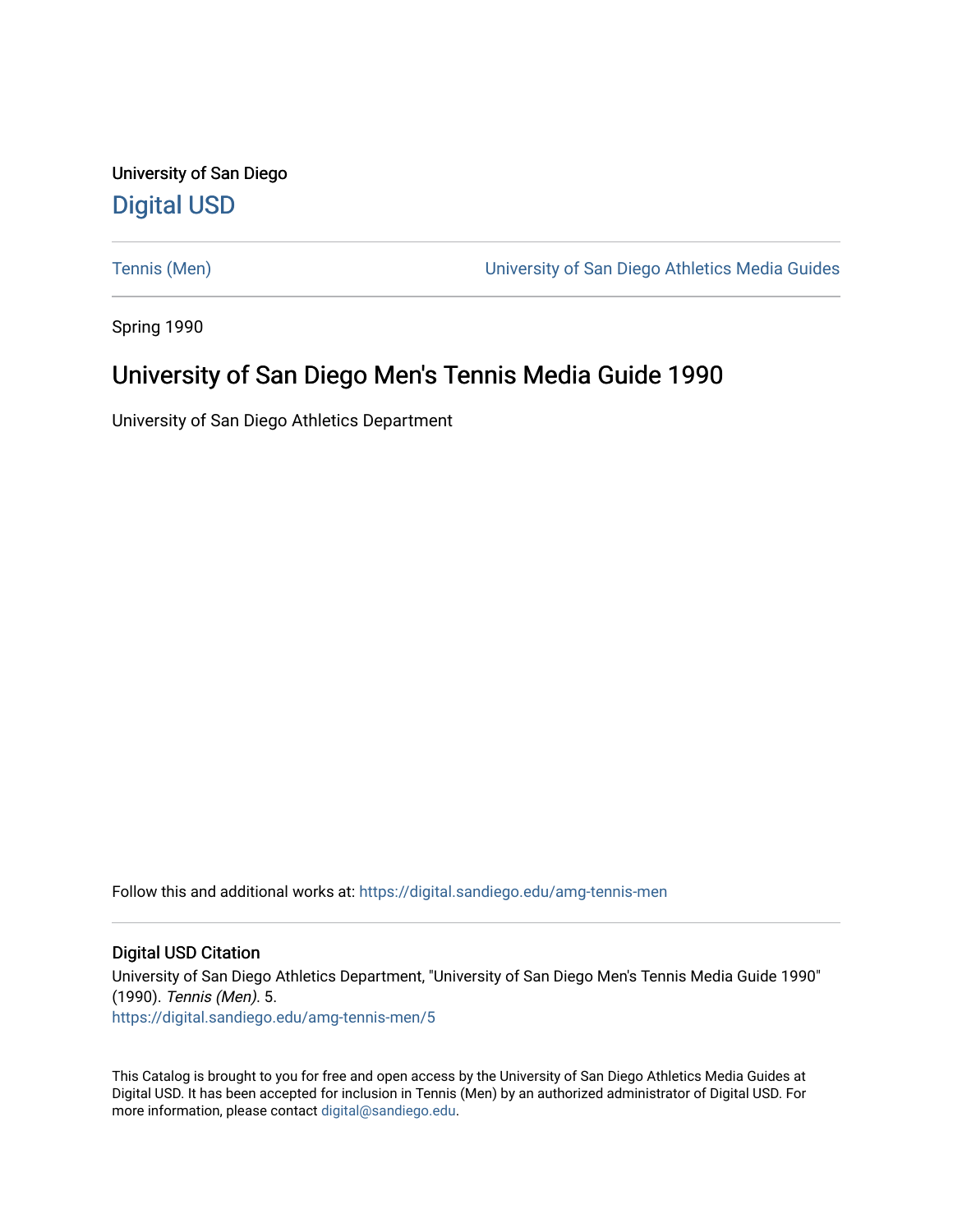

**Dan Mattera** Senior



**Tim Bubnack** Senior



Senior



J.R. Edwards<br>Senior

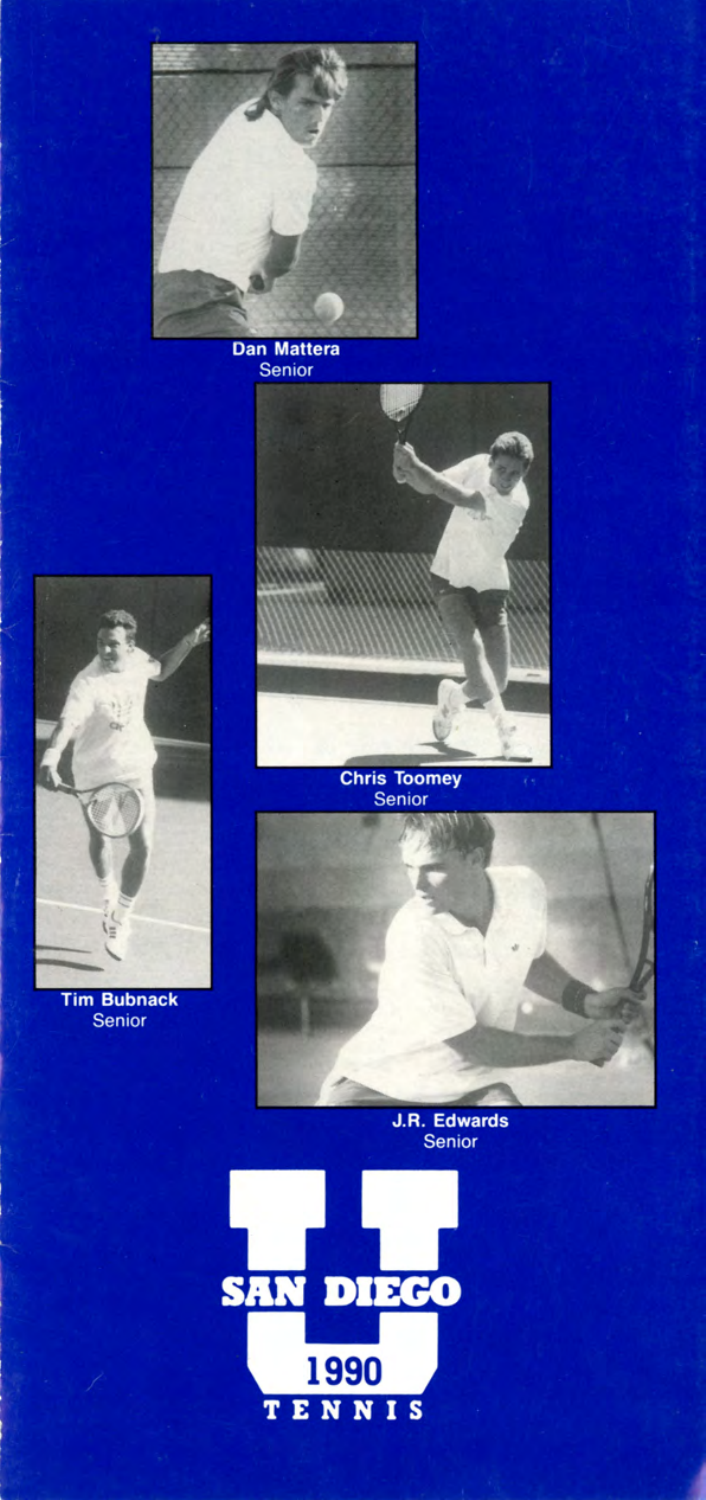

Front Row: Asst. Coach Jim Kellogg, J.R. Edwards, Luke FitzSimons, Coach Ed Collins, Philippe Hofmann, Bob Mehran, Asst. Coach Barry Ponticello. Back Row: Jose Luis Noriega, Chris Toomey, Dan Mattera, Thomas Simonsen, Tim Bubnack, Michael Geiger, Kevin Bradley, Sven Dargatz.

#### **1990 OUTLOOK**

### STRONG AT THE TOP, TOREROS OPTIMISTIC



**Jose Luis Noriega**  '89 Nat'I Clay Court Champion

the Toreros one of the deepest teams in the nation .

12-year USD Coach Ed Collins will count on improvement, freshman Kevin Bradley and several '89 reserves to fill the gap. Bradley, the '88 Nevada State High School Champion, has given early indication that he'll help the Toreros. He reached the round of 16 at the '88 USTA Boys' 18 Indoors, was 5th at the '88 Fiesta Bowl and won the '88 St. Louis Invitational.

Competing for the #6 singles spot will be senior Tim Bubnack (Del Mar, CA), junior Thomas Simonsen (Bergen, Norway), sophomores Sven Dargatz (Berlin, FGA) and Bob Mehran (Rancho Santa Fe, CA) and freshman Philippe Hofmann (Mannedorf, Switzerland.)

"Our top 4 players are as solid as ever," said Collins. "They are proven winners, as shown by their records."

Fall results gave Collins reason for optimism. Noriega, ranked pre-season #6, gave USD its first national champion by winning the Dupont Intercollegiate National Clay Court Championships. Jose Luis beat Georgia's Al Parker in the semis and Texas' Steve Bryan in the finals. Edwards won the 44th San Diego Metropolitan and reached the record of 16, along with Toomey, at the Rolex Regionals. Bradley was a finalist at the SDSU Open, and together with Hofmann, won the doubles.

How the team will pair up in doubles is a question at the time of this writing . Broken up by graduation are all 3 of last year's teams. The tentative #1 team is Noriega and Toomey, who won the '89 San Diego All-College Tournament. "Bradley will definitely help us in doubles," said Collins, "and Tim Bubnack, a fine doubles player, should find a spot in the lineup this year."

The challenge of the '90 USD Tennis Team will be to duplicate last year's success, but without the depth of the '89 team. The '90 Torero squad will test their skills with the nation's very best teams; in addition to playing dual matches with Stanford, UCLA, USC, Cal Berkeley, UC Irvine and Pepperdine, USD will participate in the Blue-Gray National Collegiate Tennis Classic.

### **1990 TORERO TENNIS**

### **PLAYER PROFILES**

#### **KEVIN BRADLEY, Freshman, 19, 6-2, 170, Las Vegas, Nevada**

Valley High School ... ranked #2 in lntermountain B18 in '88, #61 in USTA ... '88 Nevada State High School Champ . . . '88 lntermountain Sectl Sgls Fist ... '88 St. Louis Invitational Sgls and Obis Champ .. . reached rd of 16 at '88 USTA Natl Indoors B18 ... 5th place at '88 Fiesta Bowl B18 ... '89 SD Metro Obi <sup>s</sup>Fist (w/Hofmann). **Major:** Business.

#### **TIM BUBNACK, Senior, 22, 6-0, 165, Rancho Santa Fe, California**

Torrey Pines High School, U. of Oklahoma . .. ranked #6 in San Diego B18 in '86, #40 in SoCal . . . member of San Diego's '86 USTA Nat'I Cities Team Champion high school team won '85 SDCIF Team Championship . . . played #5 sgls, #1 dbls at OU in '87 ... '88 SD Intercollegiate #3 Obis Fist (w/Choi) ... '88 SD Metro Obis Fist (w/Edwards) . . '89 USD sgls record of 2-2 at #6, 3-3 at #3 doubles (w/Choi). **Major:** Business.

#### **SVEN DARGATZ, Sophomore, 21 , 6-3, 170, Berlin, FRG**

Ulrich-v-Hutten High School ... ranked top-20 in Germany B18 ... '86 Berlin Junior Sgls Fist, Obis Champion ... '89 USD sgls record of 2-1 at #6, 0-2 at #3 dbls. **Major:**  Business Administration.

#### **JAMES EDWARDS, Senior, 21 , 5-10, 160, Denver, Colorado**

Manual High School ... ranked #3 in lntermountain B18 in '86 ... #64 in USTA, #8 in doubles (w/ Ian Skidmore) . . . '86 Colorado St. HS Champ . . . '87 WCAC Sgls Semiflst . . . '87-88 WCAC All-Academic Team . . . '88 SD Intercollegiate #2 Dbls Fist (w/Farren) ... '89 San Diego Metro Sgls Champ .. . '89 USD sgls record of 14-7 at #5, 10-4 at #2 dbls. **Major:** Business.

- LUKE FITZSIMONS, Freshman, **18,** 6-0, 165, New Canaan , Connecticut New Canaan High School ... ranked #22 in New England LTA B18 in '88 ... '88 Southern Conn. B18 Sgls Champ. **Major:** Intl Business.
- **MICHAEL GEIGER, Freshman, 22, 6-4, 165, Germering, West Germany**  Huber High School

#### **PHILIPPE HOFMANN , Freshman , 19,** 5-11 , **160, Mannedorf, Switzerland**  Abrxas School, San Diego ... ranked #26 in SoCal B18 in '88. **Major:** Business.

#### **DAN MATTERA, Senior, 21 , 6-0, 175, Lomita , California**

South Torrance High School . . . ranked #12 in SoCal B18 in '86, #45 in USTA in '87, #10, in doubles (w/Mike Noel) ... 7th place at '86 Fiesta Bowl B18 ... '87 SoCal Obis Champ (w/Noel) ... undefeated at '87 USTA lntersect'ls .. . '87 SD Intercollegiate Champ at #5-6 and #3 dbls (w/Chris Smith) . . . '87, '88, '89 WCC All-Academic Team . . . '87 Rolex/ITCA SoCal Regional Sgls Flst . . . '89 SD Intercollegiate #5-6 Champ . . . '89 WCC Sgls and Dbls (w/Dadian) Flst . . . '89 Volvo Collegiate Scholar/Athlete award recipient . .. "89 USD sgls record of 23-6 at #6, 10-2 at #3 dbls (w/Dadian). **Major:** Business.

#### **BOB MEHRAN , Junior, 21 , 6-0, 165, Solana Beach, California**

Bishop's High School ... ranked #7 in San Diego B18 in '86, #40 in SoCal ... 2 years AII-CIF in San Diego .. . played #1 at Bishop's .. . '88 USD redshirt ... '89 USD sgls record of 2-0 at #6. **Major:** Pre-Dental.

#### **JOSE LUIS NORIEGA, Sophomore, 20, 5-10, 155, Lima, Peru**

Colegio lmmaculada . .. ranked #15 in ITF juniors .. . 1986 Peruvian B18 Nat'I Champion . . . '87 South American Junior Champion . . . '87 German Open Junior Champ . .. '87 Italian Open Junior Obis Champ (w/Gustavo Carbonari) ... '89 WCC Sgls and Obis Champ (Obis w/Stewart) . . . reached rd of 16 at '89 NCAA Chps '89 NCAA I All-American . . . '89 Volvo/ITCA sgls ranking of #17, #39 in dbls (w/Stewart) ... '89 Volvo Tennis/Rookie Player of the Year, Region 8 ... '89 Dupont Intercollegiate Nat'I Clay Court Champion ... '89 San Diego All-College Sgls & Obi<sup>s</sup> Champ (Toomey) ... '89 USD sgls record of 11-2, 6-2 at #1 dbls. **Major:** Business.

#### **THOMAS SIMONSEN , Junior, 22 , 6-2, 170, Bergen , Norway**

Tanks High School ... ranked #4 in Norway B18 in '86 ... '84 Norwegian Jr. Obis Champ U16 . . member of Norwegian Nat'I Team U16 and U18 . . '89 USD dbls record of 0-2 at #3. **Major:** Business.

#### **CHRIS TOOMEY, Senior, 21 , 6-1 , 165, Poway, California**

Poway High School, U of Oklahoma .. . ranked #1 in San Diego B18 in '86, #10 in SoCal ... '86 SoCal Sect'I Obis Champion (w/Tommy Phanco) . . . '86 SD-CIF Doubles Champion (w/Doug Failla) . . . finished 3rd at Big 8 Conference  $#2$  sgls and  $#2$  dbls. overall 2-year record of 27-15 at #2 sgls at Oklahoma ... '89 SD Intercollegiate #1 Obis Fist (w/Farren) ... best '89 USD record for sgls, dbls, tie-breaker, 3-set w/1 and comeback ... '89 San Diego All-**DRERO TENNIS** 

College Sgls Fist, Obis Champ (w/Noriega) .. USD sgls record of 25-4 at #3-4, 15-4 at #2 dbls (w/Farren). **Major:** Business.

be answered. Back to lead the Toreros is sophomore Jose Luis Noriega, last year's #1 player and an NCAA All-American. Also returning are a trio of seniors who figured prominently in last year's 25-7 season, where USD won the WCC Championships and earned a first-ever bid to the NCAA's: Chris

The University of San Diego will field another strong men's tennis team in 1990. How strong the team will be remains to

Toomey (San Diego), 25-4 at #3-4, Dan Mattera (Lomita, CA), 23-6 at #5-6 and J.R. Edwards (Denver, CO), 14-7 at #5-6. In preseason Division I Volvo Collegiate Rankings USD is listed at #17, tied with

Tennessee. Missing from the '90 lineup will be 4

players who graduated last spring: Dave Stewart (#2), Mark Farren (#3), Curtis Dadian (#7) and Rick Matheson (#8) gave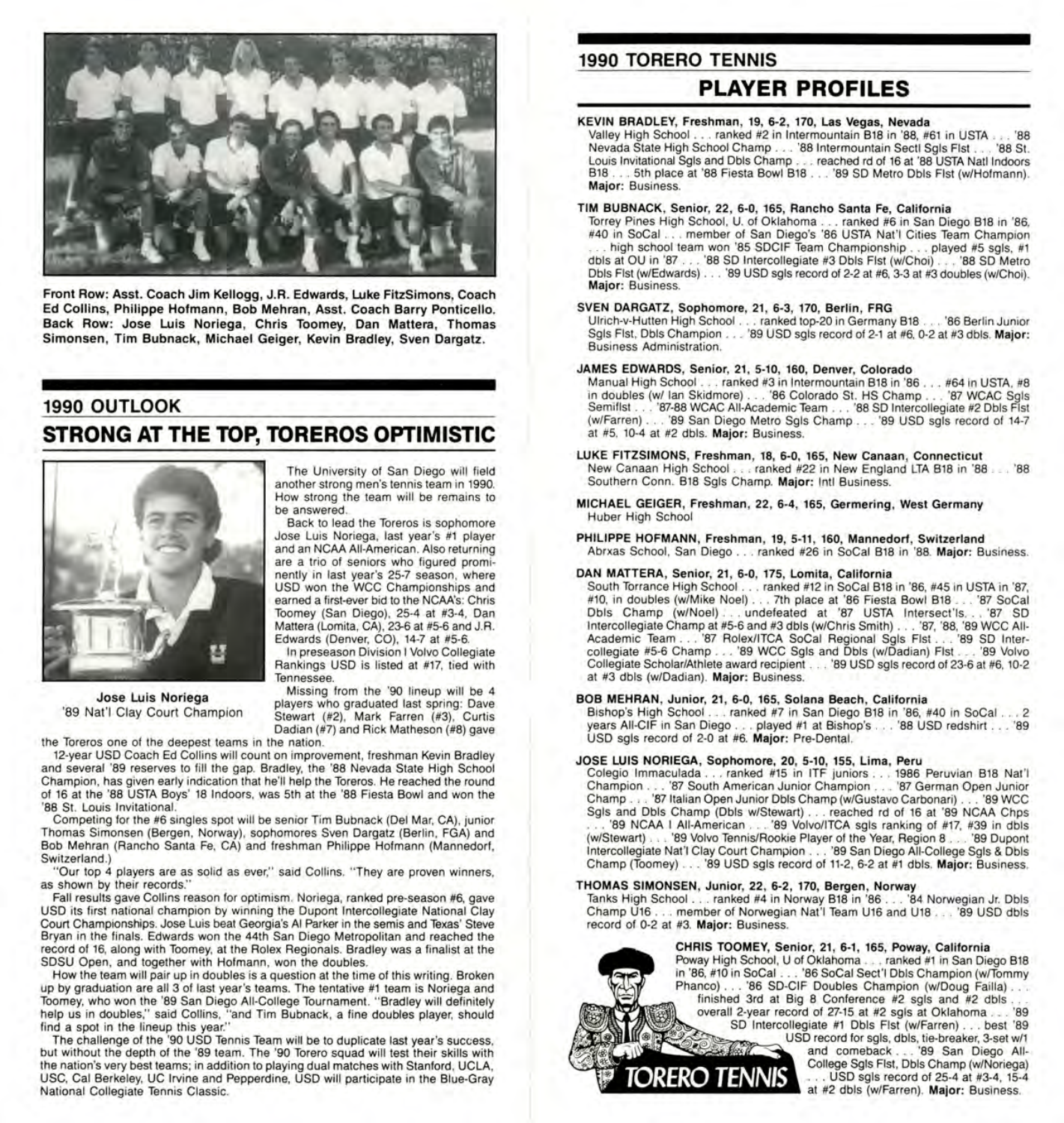

### **USO HOSTS COLLEGE TEAM EVENTS**

On February 16-18 USD hosts the 19th Annual San Diego lntercollegiates, one the the west coast's longest running men's college tennis events. Sanctioned by the ITCA, and under the sponsorship of the San Diego Union, the tournament's format involves three separate elimination events for singles and three for doubles. Participating in '90 will be players from Texas, El Paso, Cal State Bakersfield, UC Irvine, Hawaii, Chapman, Long Beach State, Nebraska, Cal Baptist, UC Santa Barbara, Redlands, USIU, San Diego State, UC San Diego and USD.

On March 16-18 USD will host the 4th Annual Torero Tennis Classic, an 8-team playoff tournament, involving Yale, Iowa, Washington, Dartmouth, Navy, U of Pacific, Northern Arizona and USD.

# **COACH ED COLLINS**

In his 12th year at USD, Coach Ed Collins, a 43-year-old native San Diegan, has accumulated a win/loss record of 241-114 . . . BA, MA in Physical Education from San Diego State ... Began coaching in 1968 at Monte Vista High School (in San Diego County); taught at San Diego's Morley Field Tennis Ctr. in '72-73; directed year-round tennis clinics at Rancho Bernardo Inn from '73-77 . .. junior and adult camps and clinics have attracted over 20,000 students . . . recipient of '81 Olive Pierce Award for Service to SD Junior Tennis ... San Diego USPTA Coach of the Year, '80, '82, '86 . . recipient of '88 Volvo/lTCA Coaches Community Service Award for Region 8 ... full-time staff member of USD since 1978 ... married (Judy).



## **ASST. COACHES JIM KELLOGG & BARRY PONTICELLO**

Jim Kellogg, 27, graduated from San Diego State in '85 with a degree in Business Administration ... At Fullerton College won Southern Cal Community College Doubles in '81 ... Was All-Western Athletic Conference in '84 and '85 at SDSU . . With Graham Espley-Jones, earned an ITCA doubles ranking of #24 . . . Married (Lisa).





Barry Ponticello, 23, graduated from Rutgers University in '88 with a degree in History ... As an athlete, Barry was twice MVP and Captain of Rutger's tennis team and in 1987 he was Atlantic 10 Conference singles finalist. ... As <sup>a</sup> junior Barry was named to the New Jersey All-State High School Tennis Team . . . Barry presently attends USD's Law School and for the past 2 summers worked as Asst. Director at the Rutgers' Tennis Camp.

# **NORIEGA, MATTERA EARN NATIONAL HONORS**



**Jose uiis Noriega**  '89 NCAA All-American



**Michael Geiger** 



**Bob Mehran** 

**Kevin Bradley** 



# **TOREROS WIN '89 wee CHAMPIONSHIPS**

USD's Jose Luis Noriega and Dan Mattera received prestigious Volvo/lTCA Collegiate Tennis Awards for achievement in 1989. Noriega, by reaching the round of 16 at the NCAA's, was selected as a member of the 1989 ITCA Division I Men Volvo Tennis/All-American Team. Additionally, Noriega was named by ITCA<br>coaches as Volvo Tennis/Rookie Player of the Year for Region 8. Jose Luis won singles and doubles titles at the '89 West Coast Conference Chps and

earned a final Division I 1989 Volvo Tennis Collegiate Ranking of #17. Mattera received the Volvo Collegiate Scholar/ Athlete Award, one of only 21 presented throughout the country. A junior Business Administration major in '89, Dan maintained his overall USD g.p.a. of 3.7, in addition to recording a win-loss record of 30-8 and distinguishing himself by winning the #5-6 division of the San Diego Intercollegiates and reaching the singles and doubles final of the '89 WCC Chps.



**USD's Noriega & Stewart**  '89 WCC Dbls Champs

In winning the '89 West Coast Conference Championships USD established a record that will not be broken

They didn't lose a match. With 6 singles and 3 doubles entrants the Toreros defeated all conference opponents, losing only to each other. Final team standings were USO (111 pts.), Pepperdine (63 pts.), USF (27 pts.), Portland (26 pts.), Santa Clara and Loyola Marymount (19 pts.), Gonzaga (1 pt.).

The singles event was won by freshman Jose Luis Noriega, who went through the draw without losing a set. In the semis Noriega defeated team-

mate Dave Stewart (#4 seed) and in the finals he beat Torero Dan Mattera (#8 seed). Mattera had previously defeated Pepperdine's Tomer Zimmerman and USD's Mark Farren. J.R. Edwards defeated Pep's Grant Saacks before losing to Farren in the quarters. Chris Toomey beat Ole Hofelmann of St. Mary's, then lost to Stewart.

In doubles the top seeded team of Stewart-Noriega defeated teams from Santa Clara, USF and Pepperdine before defeating USD's #3 team of Curtis Dadian-Mattera in the finals.

### **'89 ALL-WCC ACADEMIC TEAM**

Four Torero netters were named to the '88 AII-WCC Academic Team : Peter Choi ('89), Curtis Dadian ('89), Rick Matheson ('89) and Dan Mattera ('90). Criteria for selection is an overall g.p.a. of  $3.0+$  and a  $3+$  g.p.a. in the season of competition. Winning USD Scholar/Athlete Awards in '89 were Mattera and Dadian, who each earned a 3.95 in spring semester classwork.



**Blue-Grey Nat'I Chps. - Montgomery, Ala.**